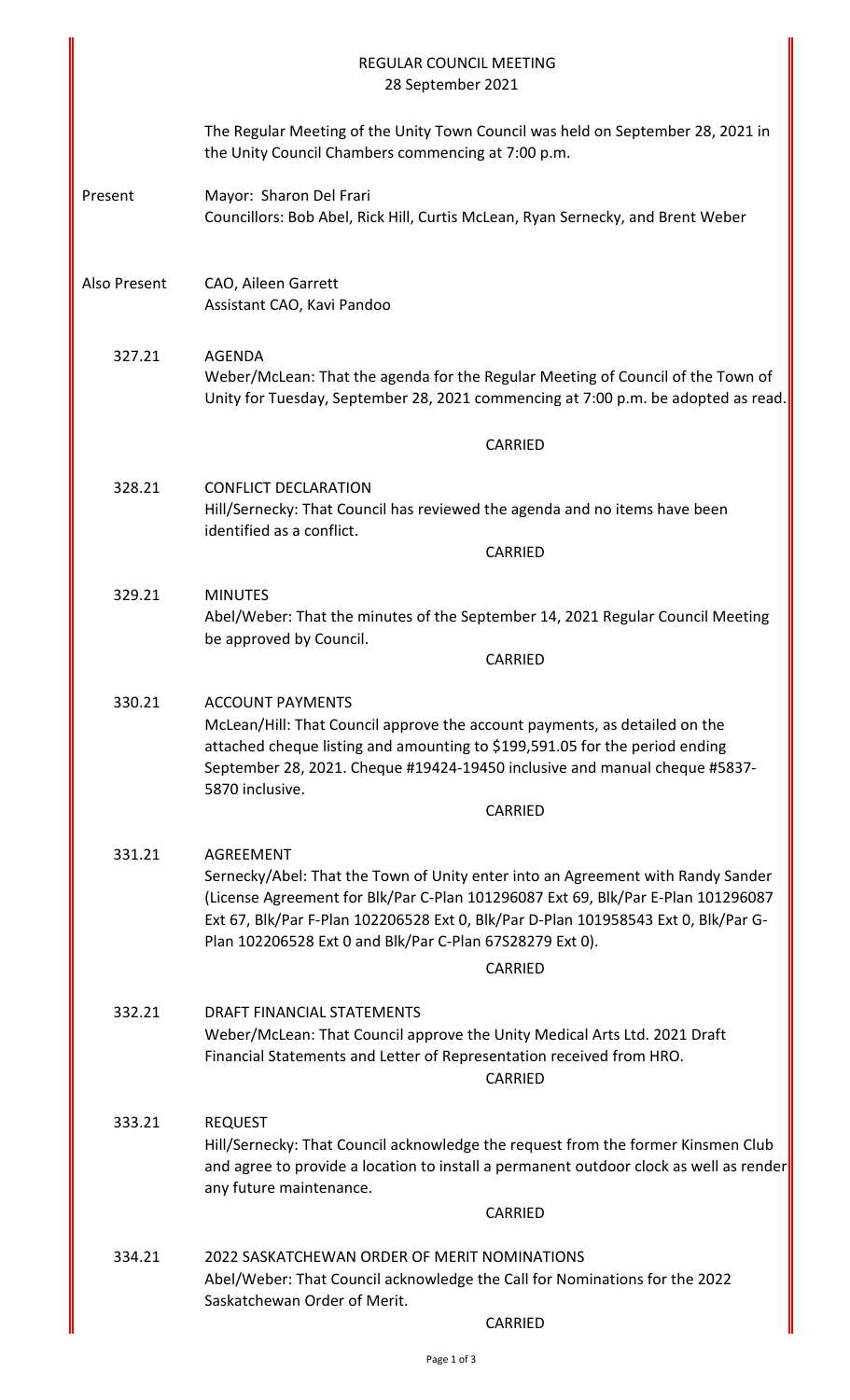| 335.21 | <b>DRAFT BYLAW</b><br>McLean/Hill: That Council approve draft Code of Ethics Bylaw.<br><b>CARRIED</b>                                                                                                                                                                                                                                 |  |  |
|--------|---------------------------------------------------------------------------------------------------------------------------------------------------------------------------------------------------------------------------------------------------------------------------------------------------------------------------------------|--|--|
|        |                                                                                                                                                                                                                                                                                                                                       |  |  |
| 336.21 | <b>RECOMMENDATION - S. GODIN</b><br>Sernecky/Abel: That Council considers and approves that:                                                                                                                                                                                                                                          |  |  |
|        | . Mrs. S. Godin has now successfully completed her probation.<br>. Mrs. S. Godin be hired on a Permanent Full-Time basis as the Payroll Clerk effective<br>October 1st, 2021.<br>. Mrs. S. Godin salary and benefits be in accordance with the Collective Bargaining                                                                  |  |  |
|        | Agreement as negotiated with C.U.P.E. Local 2752 in force.<br><b>CARRIED</b>                                                                                                                                                                                                                                                          |  |  |
|        |                                                                                                                                                                                                                                                                                                                                       |  |  |
| 337.21 | <b>RECOMMENDATION - A. GANTER</b><br>Weber/McLean: That Council considers and approves that:                                                                                                                                                                                                                                          |  |  |
|        | . Mrs. A. Ganter has now successfully completed her probation.<br>. Mrs. A. Ganter be hired on a Permanent Full-Time basis as the Utility Clerk effective<br>October 1st, 2021.<br>. Mrs. A. Ganter salary and benefits be in accordance with the Collective Bargaining<br>Agreement as negotiated with C.U.P.E. Local 2752 in force. |  |  |
|        | CARRIED                                                                                                                                                                                                                                                                                                                               |  |  |
| 338.21 | BY ELECTION DATE<br>Hill/Sernecky: That Council set the date for the By Election to be as follows:<br><b>Advance Poll:</b><br>November 17, 2021 from 5:00 pm - 8:00 pm                                                                                                                                                                |  |  |
|        |                                                                                                                                                                                                                                                                                                                                       |  |  |
|        | <b>By Election:</b><br>November 24, 2021 from 9:00 am - 8:00 pm                                                                                                                                                                                                                                                                       |  |  |
|        | CARRIED                                                                                                                                                                                                                                                                                                                               |  |  |
| 339.21 | <b>BYLAW</b><br>Abel/Weber: That Bylaw No. 1123-P-21 be introduced and read a first time at this<br>meeting.                                                                                                                                                                                                                          |  |  |
|        | CARRIED                                                                                                                                                                                                                                                                                                                               |  |  |
| 340.21 | <b>BYLAW</b><br>McLean/Hill: That Bylaw No. 1123-P-21 be read a second time.<br>CARRIED                                                                                                                                                                                                                                               |  |  |
| 341.21 | <b>BYLAW</b><br>Sernecky/Abel: That Bylaw No. 1123-P-21 be given three readings at this meeting.                                                                                                                                                                                                                                      |  |  |
|        | Members voting: 6 Voted in favour: 6                                                                                                                                                                                                                                                                                                  |  |  |
|        | <b>CARRIED UNANIMOUSLY</b>                                                                                                                                                                                                                                                                                                            |  |  |
| 342.21 | <b>BYLAW</b><br>Weber/McLean: That Bylaw No. 1123-P-21 as annexed to and forming part of these<br>minutes be read a third and final time this 28 day of September, 2021.<br><b>CARRIED</b>                                                                                                                                            |  |  |